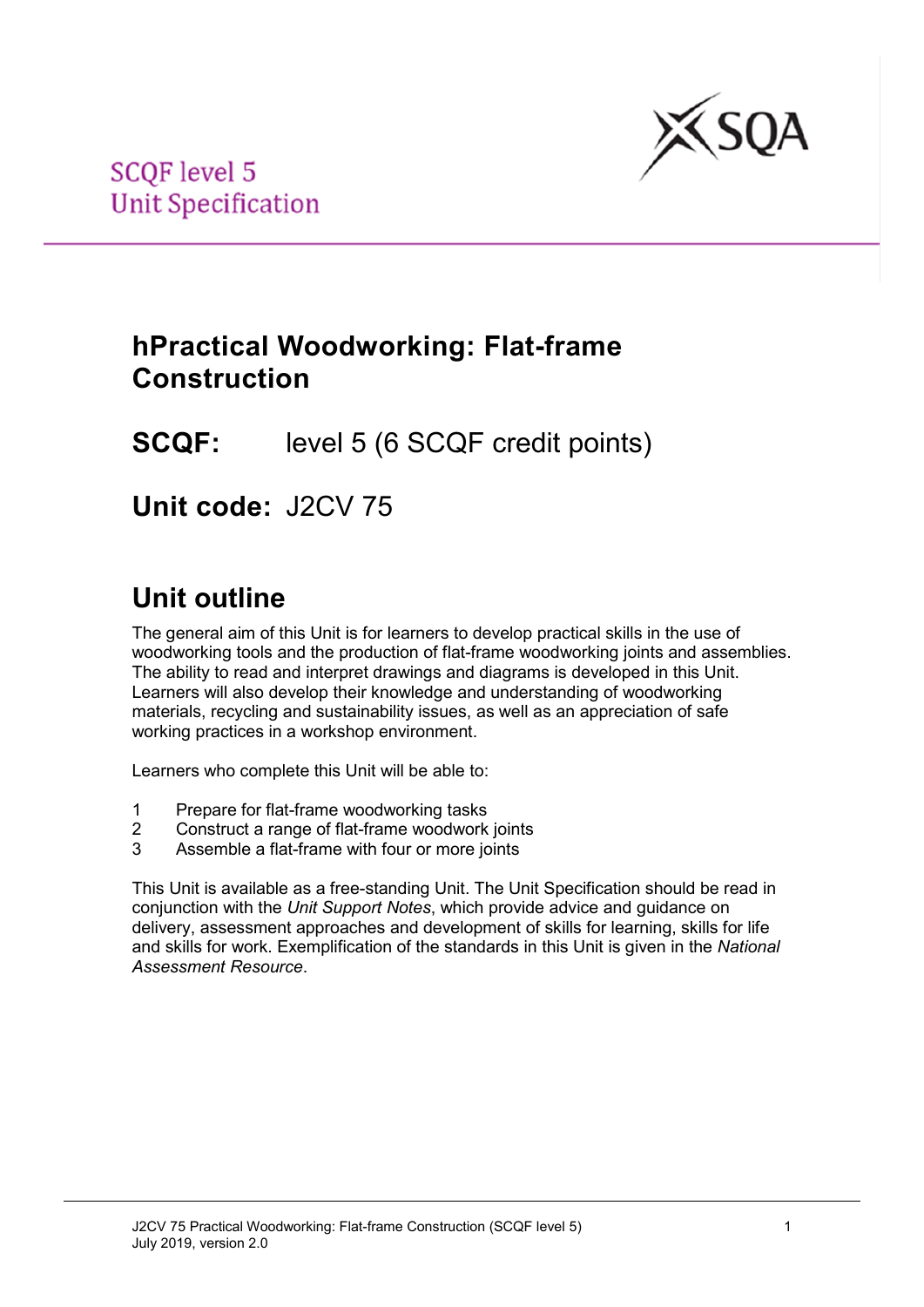## **Recommended entry**

Entry to this Unit is at the discretion of the centre. However, learners would normally be expected to have attained the skills, knowledge and understanding required by the following or equivalent qualifications and/or experience:

♦ National 4 Practical Woodworking Course or relevant Units

### **Equality and inclusion**

This Unit Specification has been designed to ensure that there are no unnecessary barriers to learning or assessment. The individual needs of learners should be taken into account when planning learning experiences, selecting assessment methods or considering alternative evidence. For further information, please refer to the *Unit Support Notes.*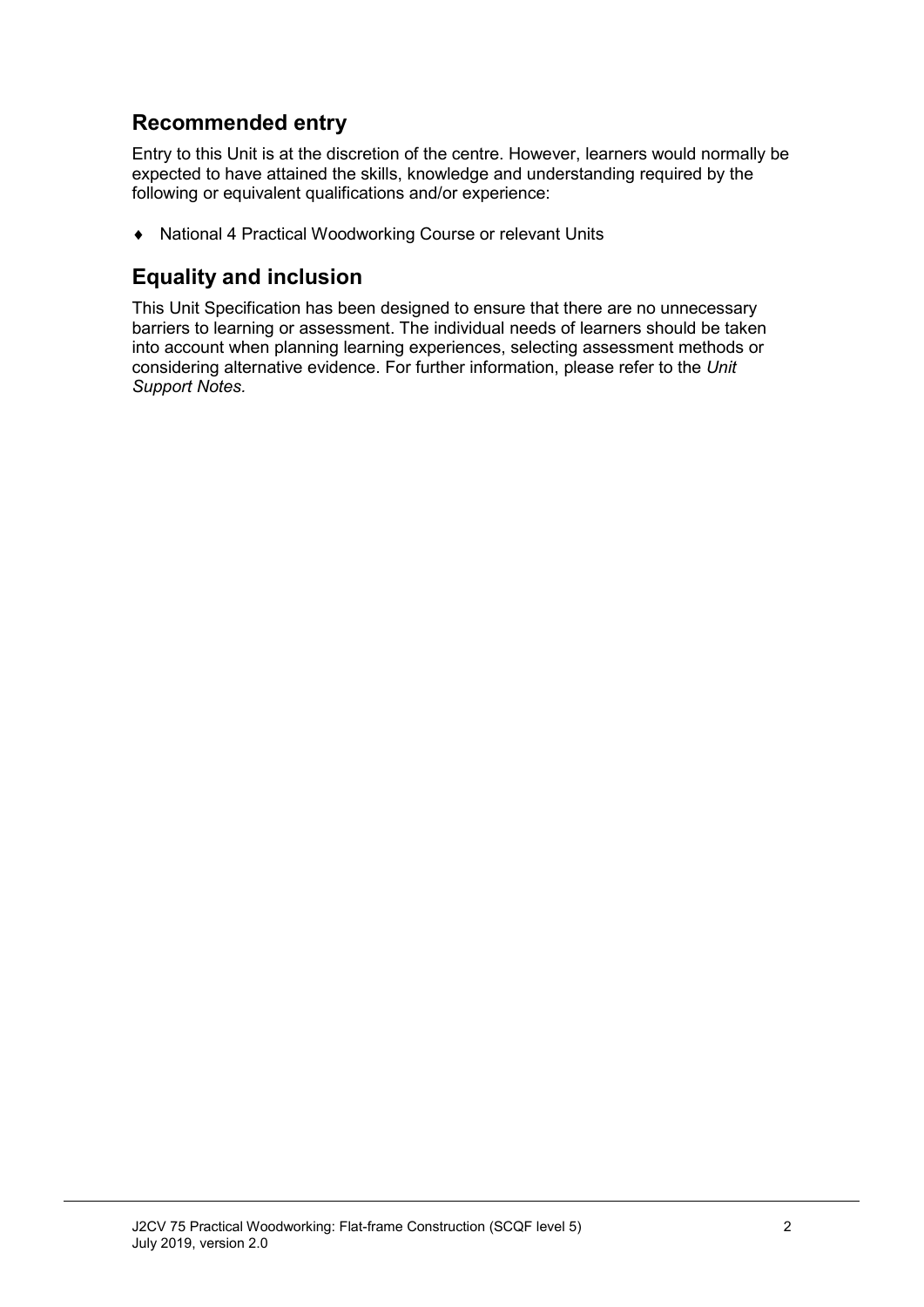# **Standards**

## **Outcomes and assessment standards**

### **Outcome 1**

The learner will:

#### **1 Prepare for flat-frame woodworking tasks by:**

- 1.1 Selecting woodworking tools, equipment and materials appropriate for tasks<br>1.2 Confirming that woodworking tools and equipment are in good condition and
- 1.2 Confirming that woodworking tools and equipment are in good condition and safe working order before, during and after use
- 1.3 Adjusting tools where necessary, following safe working practices<br>1.4 Using correct names and terminology when referring to woodwork
- Using correct names and terminology when referring to woodworking tools, equipment, materials and processes

### **Outcome 2**

The learner will:

#### **2 Construct a range of flat-frame woodwork joints by:**

- 2.1 Preparing timber by planing, or similar, to within specified tolerance<br>2.2 Marking out joints to within specified tolerance
- 2.2 Marking out joints to within specified tolerance<br>2.3 Constructing joints such that joint gaps do not of
- 2.3 Constructing joints such that joint gaps do not exceed specified tolerance<br>2.4 Using tools and equipment safely and correctly
- Using tools and equipment safely and correctly

## **Outcome 3**

The learner will:

#### **3 Assemble a flat-frame with four or more joints by:**

- 3.1 Checking materials supplied against a cutting list
- 3.2 Marking out the component parts in accordance with working drawings and within specified tolerance
- 3.3 Assembling the component parts, such that joint gaps and overall sizes are within specified tolerance
- 3.4 Working in accordance with recognised procedures and safe working practices
- 3.5 Carrying out good practice in terms of sustainability and recycling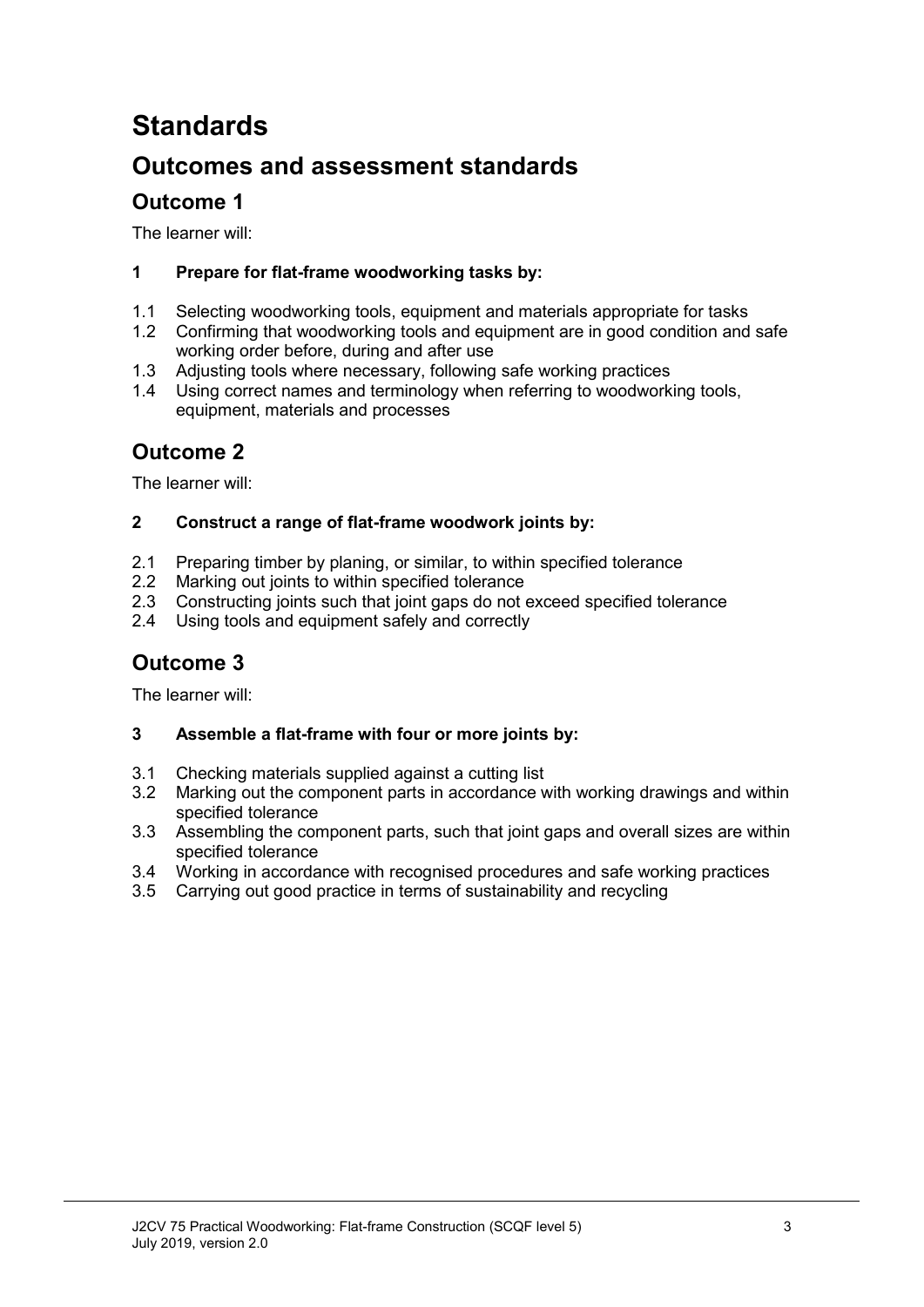## **Evidence Requirements for the Unit**

Assessors should use their professional judgement, subject knowledge and experience, and understanding of their learners, to determine the most appropriate ways to generate evidence and the conditions and contexts in which they are used.

Evidence may be presented for individual Outcomes, or gathered for the Unit. If the latter approach is used, it must be clear how the evidence covers each Outcome.

For this Unit, learners will be required to provide evidence of:

- ♦ knowledge and understanding of practical woodworking tools, equipment, materials and processes
- ♦ practical skills in flat-frame construction
- ♦ knowledge and understanding of sustainability issues and good practice in recycling in practical woodworking activities and environments
- the ability to work in accordance with recognised procedures and safe working practices

For Outcome 1, woodworking tools and equipment includes those for:

- ♦ marking out
- ♦ bench work
- ♦ cramping

For Outcome 1, woodworking materials include:

- ♦ a variety of common softwoods and hardwoods, as available
- ♦ a variety of manufactured boards, as available
- $\bullet$  adhesives and sundry fixings

For Outcome 2, learners must produce a range of eight basic joint types: the three mandatory joints; and five from the other joint types list:

| <b>Mandatory joint types</b> | Other joint types              |  |  |  |
|------------------------------|--------------------------------|--|--|--|
| mitred corner joint          | corner joints other than mitre |  |  |  |
| bridle joint                 | 'T' joints                     |  |  |  |
| haunched mortise and tenon   | cross halving joints           |  |  |  |
|                              | stub mortise and tenon         |  |  |  |
|                              | through mortise and tenon      |  |  |  |
|                              | butt joints                    |  |  |  |
|                              | dowel joints                   |  |  |  |

For Outcome 3, learners must produce a flat-frame with four or more joints, using one or more of the basic joint types from the above lists, but excluding butt joints.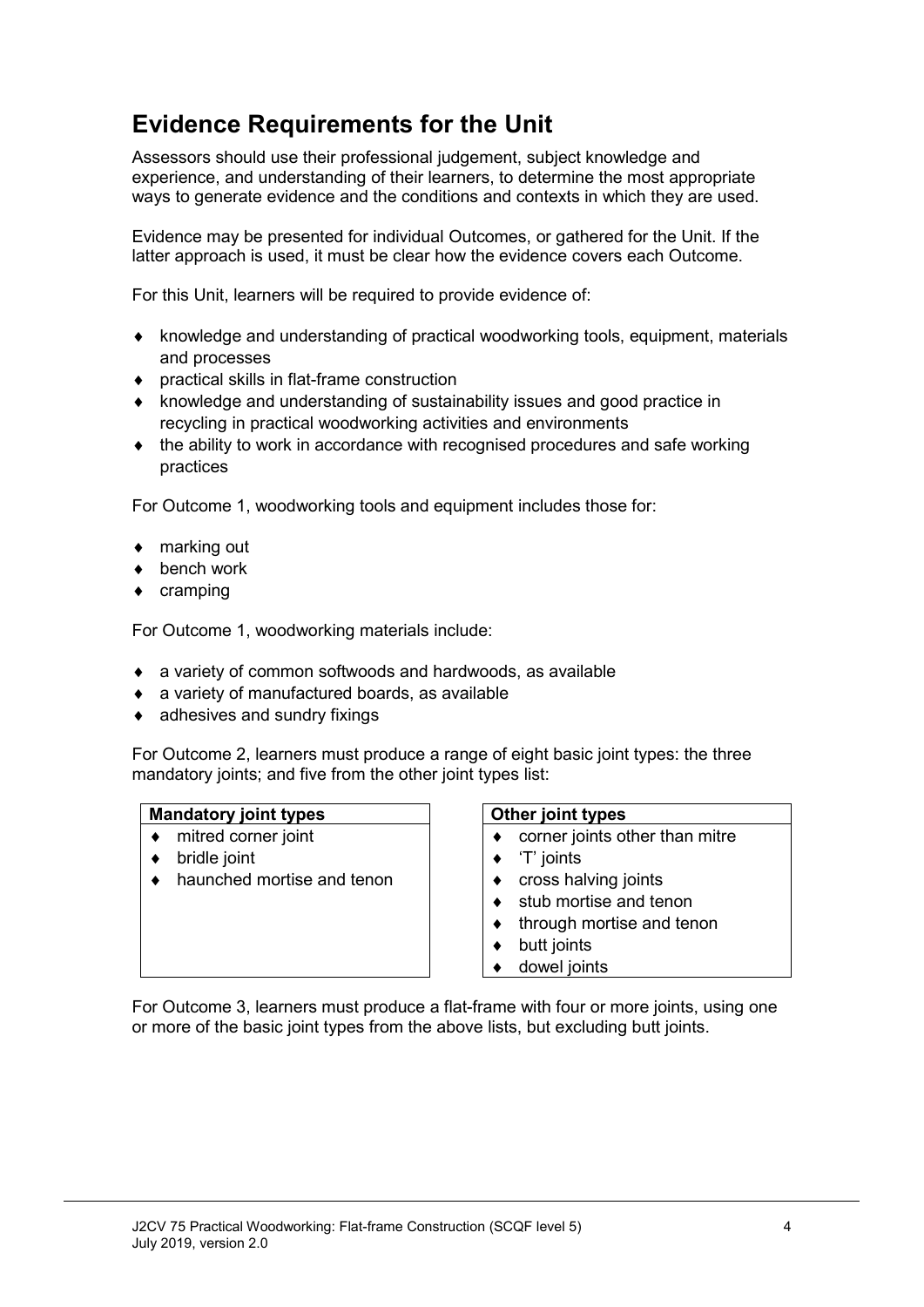It is assumed that the joints and flat-frames in this Unit are readily portable. The specified tolerances referred to in the Assessment Standards are:

| <b>Operation</b>                        | <b>Tolerance</b> |  |
|-----------------------------------------|------------------|--|
| Marking out                             | ±1mm             |  |
| Planing or similar                      | ±1mm             |  |
| Constructing — joint gaps not to exceed | ±1mm             |  |
| Flat-frame - overall sizes within       | ±3mm             |  |

Exemplification of assessment for this Unit is provided in the *Unit Assessment Support*. Advice and guidance on possible approaches to assessment is provided in the *Unit Support Notes*.

## **Assessment standard thresholds**

If a candidate successfully meets the requirements of the specified number of Assessment Standards they will be judged to have passed the Unit overall and no further re-assessment will be required.

The specific requirements for this Unit is as follows:

♦ 9 out of 13 Assessment Standards must be achieved.

It should be noted that there will still be the requirement for candidates to be given the opportunity to meet all Assessment Standards. The above threshold has been put in place to reduce the volume of re-assessment where that is required.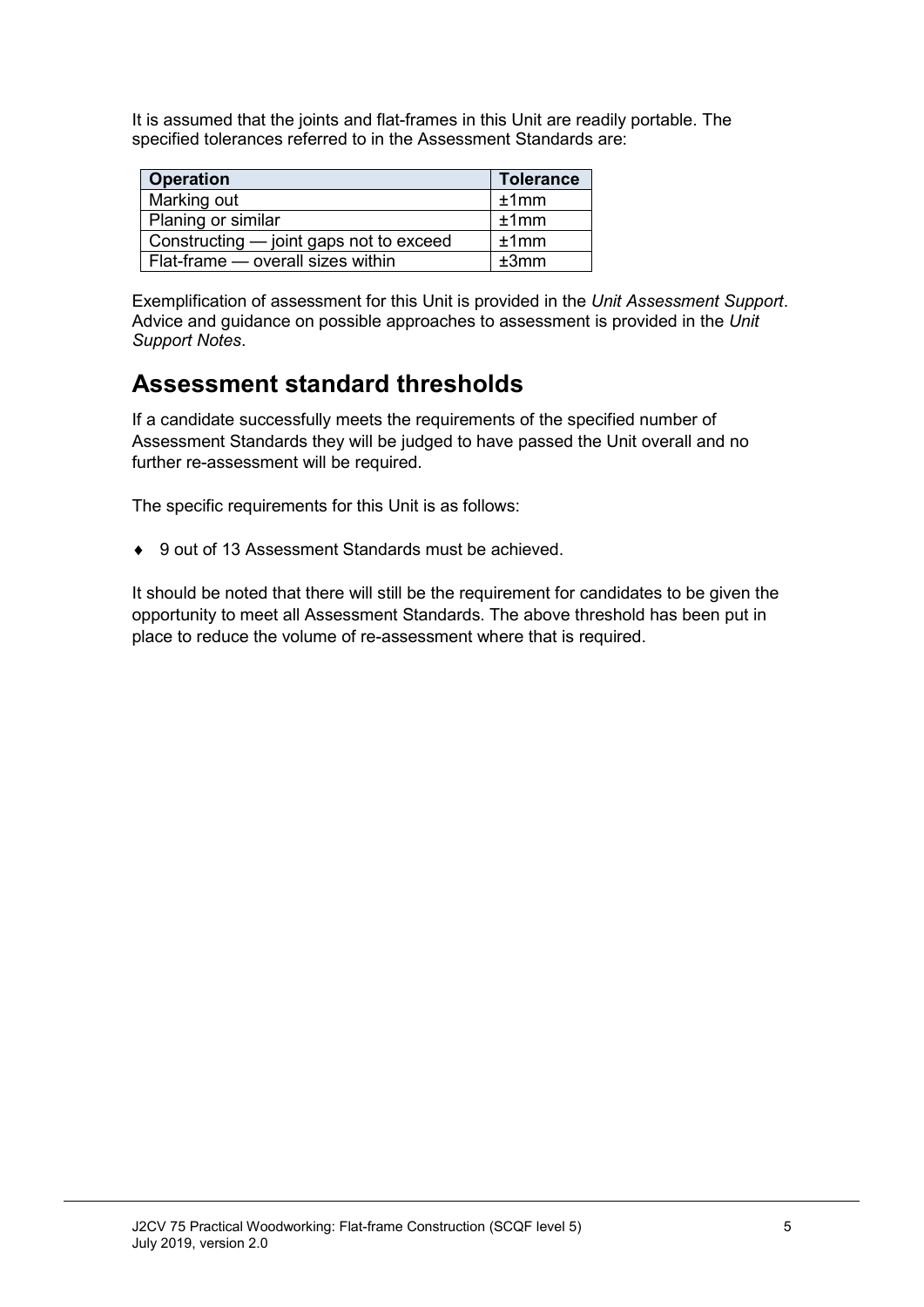## **Development of skills for learning, skills for life and skills for work**

It is expected that learners will develop broad, generic skills through this Unit. The skills that learners will be expected to improve on and develop through the Unit are based on SQA's *Skills Framework: Skills for Learning, Skills for Life and Skills for Work* and drawn from the main skills areas listed below. These must be built into the Unit where there are appropriate opportunities.

#### **2 Numeracy**

2.2 Money, time and measurement

#### **4 Employability, enterprise and citizenship**

4.3 Working with others

#### **5 Thinking skills**

- 5.3 Applying
- 5.5 Creating

Amplification of these is given in SQA's *Skills Framework: Skills for Learning, Skills for Life and Skills for Work.* The level of these skills should be at the same SCQF level of the Unit and be consistent with the SCQF level descriptor. Further information on building in skills for learning, skills for life and skills for work is given in the *Unit Support Notes.*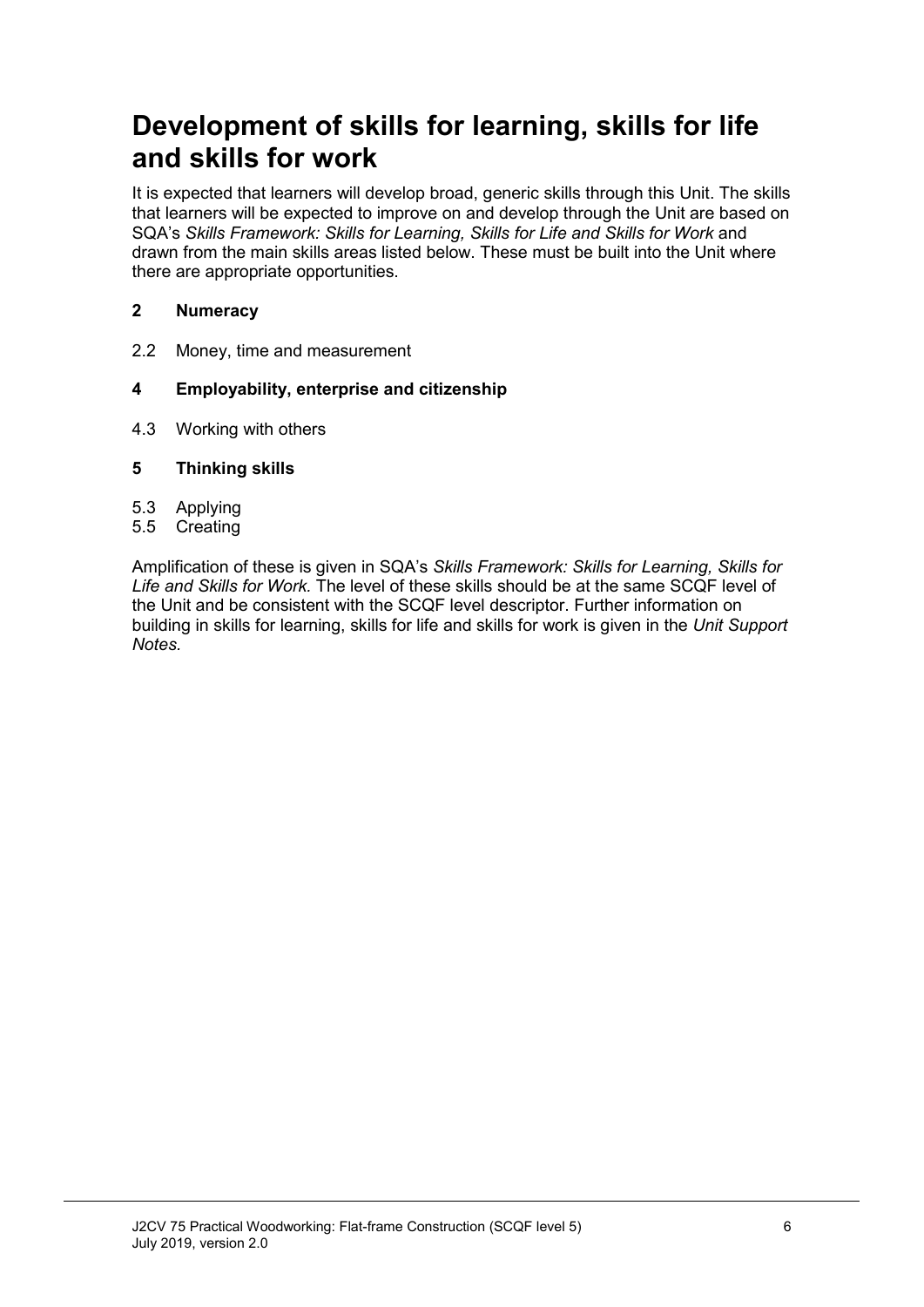# **Appendix: unit support notes**

These support notes provide advice and guidance on approaches to delivering and assessing this unit. They are intended for teachers and lecturers who are delivering this unit. They should be read in conjunction with:

- ♦ the *unit specification*
- ♦ the *unit assessment support packs (UASP)*

| <b>Measuring and</b><br>marking out                             | Rule, tape measure, try-square, marking gauge, templates,<br>marking knife, mortise gauge, cutting gauge, sliding bevel,<br>dove-tail template, outside calipers.<br>Units of measurement                                                                                                                                                                                                                                                                                                                                                         |  |  |
|-----------------------------------------------------------------|---------------------------------------------------------------------------------------------------------------------------------------------------------------------------------------------------------------------------------------------------------------------------------------------------------------------------------------------------------------------------------------------------------------------------------------------------------------------------------------------------------------------------------------------------|--|--|
| <b>Reading and</b><br>interpreting<br>drawings and<br>documents | Working drawings, pictorial drawings, diagrams, cutting lists<br>Knowledge and understanding of orthographic projection<br>scale, dimensioning (linear, angular $(45^{\circ})$ and ratio<br>dimensioning, radial and diameter) and basic drawing<br>conventions including: line types, centre lines and hidden<br>detail.                                                                                                                                                                                                                         |  |  |
| <b>Materials</b>                                                | Softwoods (white and red pine, cedar and larch)                                                                                                                                                                                                                                                                                                                                                                                                                                                                                                   |  |  |
|                                                                 | Hardwoods (ash, oak, beech, mahogany/meranti)<br>Manufactured boards and veneered manufactured boards<br>(chipboard, plywood, MDF and blockboard)                                                                                                                                                                                                                                                                                                                                                                                                 |  |  |
| <b>Bench work</b>                                               | saws (tenon, coping, rip, cross-cut and panel)<br>٠<br>chisels (bevelled edge, mortise and firmer)<br>٠<br>mallet<br>٠<br>hammers<br>pincers<br>٠<br>planes (jack, smoothing, plough, bull-nose, rebate,<br>٠<br>combination)<br>hand drills and braces<br>٠<br>screwdrivers<br>٠<br>sawing board/bench hook<br>٠<br>hand router<br>٠<br>spoke shave<br>٠<br>bradawl<br>٠<br>other common bench tools<br>Knowledge and understanding of tool care and<br>maintenance: reporting faults, setting a plane, honing a<br>chisel, honing a plane iron. |  |  |
| <b>Cramping</b>                                                 | cramps (sash, G, quick release, mitre, band)<br>string and block<br>other cramping devices                                                                                                                                                                                                                                                                                                                                                                                                                                                        |  |  |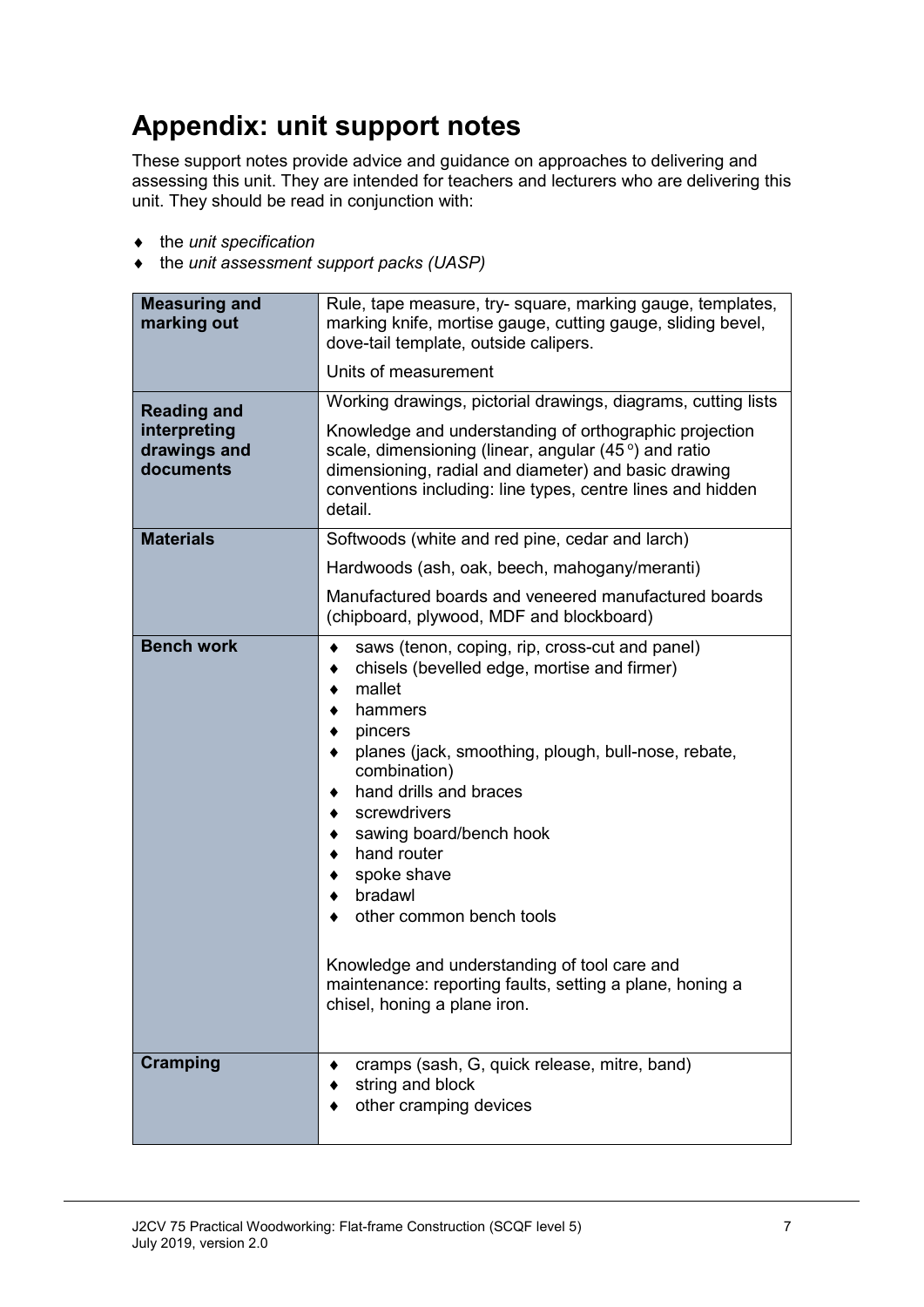| <b>Flat-frame jointing</b><br>techniques | Flat-frame joints:                                                                                                                                                              |  |  |  |
|------------------------------------------|---------------------------------------------------------------------------------------------------------------------------------------------------------------------------------|--|--|--|
|                                          | butt<br>various corner (including mitre)<br>various 'T' joints<br>various halving joints (including cross)<br>mortise and tenon (stub, through and haunched)<br>dowel<br>bridle |  |  |  |
|                                          | Selecting appropriate joint types for given scenarios                                                                                                                           |  |  |  |
| <b>Mechanical fixing</b><br>and adhesive | Common nails (round and oval brad), pins, screws<br>(roundhead and countersunk)                                                                                                 |  |  |  |
| bonding                                  | Proprietary flat-frame fixings                                                                                                                                                  |  |  |  |
|                                          | ♦ Knock down fixings                                                                                                                                                            |  |  |  |
|                                          | Proprietary wood adhesives and glues (interior and<br>exterior)                                                                                                                 |  |  |  |
| Safe working                             | Good practices and safe systems for general workshop and                                                                                                                        |  |  |  |
| practices                                | individual activities as appropriate                                                                                                                                            |  |  |  |
|                                          | <b>Personal Protective Equipment</b>                                                                                                                                            |  |  |  |
| <b>Recycling and</b><br>sustainability   | Best practice in selecting materials appropriate for use<br>Understanding and following workshop recycling practices<br>and processes                                           |  |  |  |